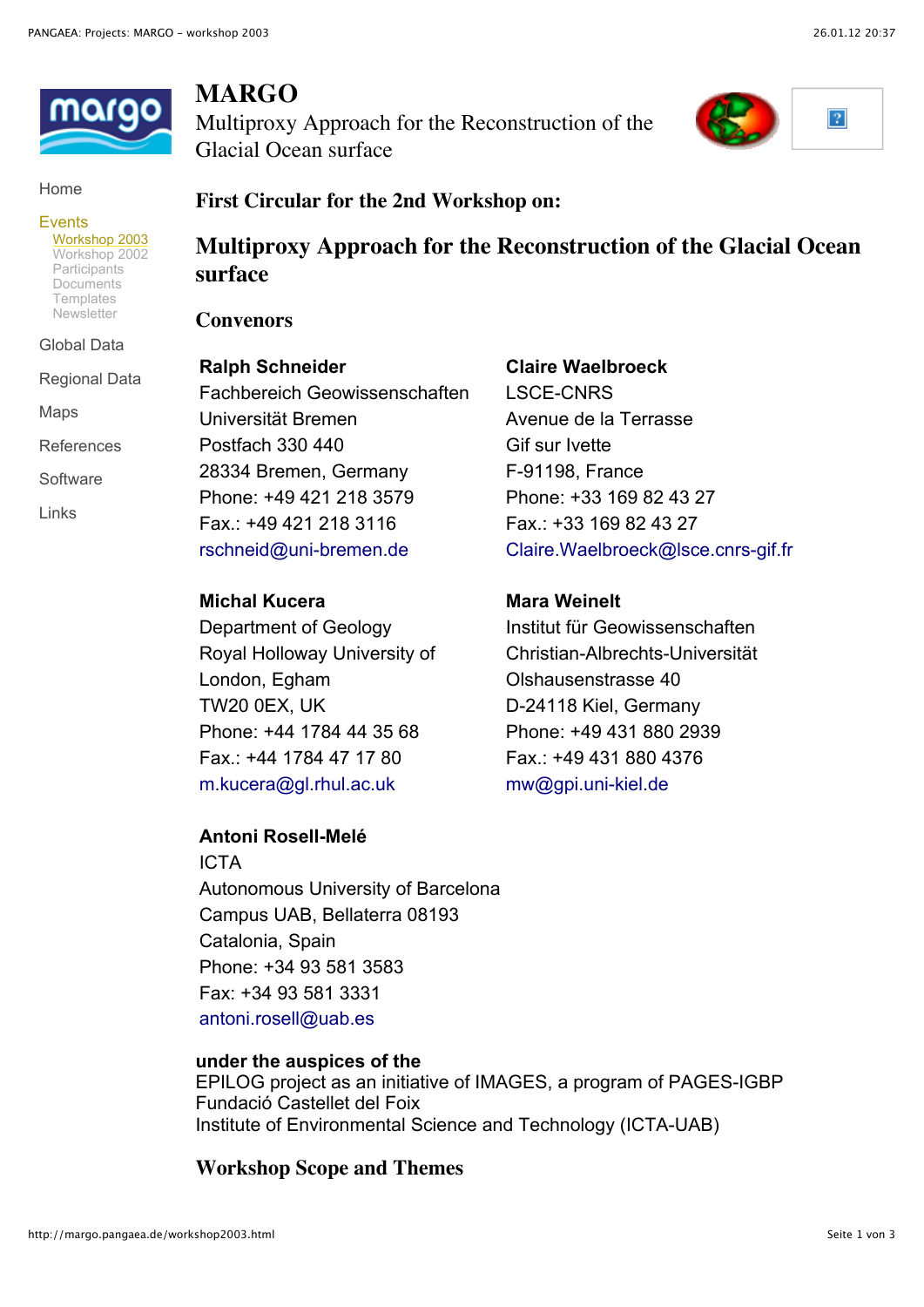The goal of the second MARGO workshop is

- to compare the various SST reconstructions derived from the different proxy approaches
- to discuss and evaluate the reliability of the various SST estimates (error bars, regional patterns of similarity or dissimilarity)
- to reach a consensus on the surface conditions at the LGM
- to decide how to communicate the consensus LGM reconstruction to meet the specific needs of climate modellers, the wider research community and the public at large.

#### **Workshop Dates and Place**

The workshop will take place between the 15th and 17th of September 2003 near Barcelona. Barcelona is easily accessible by airplane, train, bus or car (www.bcn.es). The airport of Barcelona has direct connections with major European cities and some cities in the US through most major and budget airlines.

The meeting venue will be a middle ages castle in the south of Barcelona, restored to be a small conference centre (www.fundcastelletdelfoix.org/eng/index.htm), and located next to a nature reserve and a small lake.

Participants will be staying in a hotel (65 $\epsilon$  euros per double room, including breakfast; www.hotelcesar.net) in the coastal village of Vilanova i la Geltrú (www.vilanova.org/ciutat/angles/index.htm), within easy reach from Barcelona airport and the city itself by train or taxi (30-40'). Shuttle buses will take the participants back and forth between the hotel and the meeting venue (15').

**Local contact person:** Antoni Rosell-Melé (see details above).

For administrative purposes please contact Ms Anna Borfo (anna.borfo@uab.es; Phone: + 34 935812974)

#### **Tentative schedule:**

Sunday 14th Sept. 2003

- Arrival and Welcome Evening Event in Vilanova i la Geltrú

#### Monday 15th Sept. 2003

- Introduction to workshop aims and final schedule
- Consideration of available data sets
- Status of QSR volume

#### Tuesday 16th to Wednesday 17th Sept. 2003

- Gridding and mapping of individual data
- Comparison of different maps
- Preparation of report and MARGO synthesis paper/maps

#### Thursday 18th Sept. 2003

- Travel back home, visit of Barcelona

#### **Invited Participants**